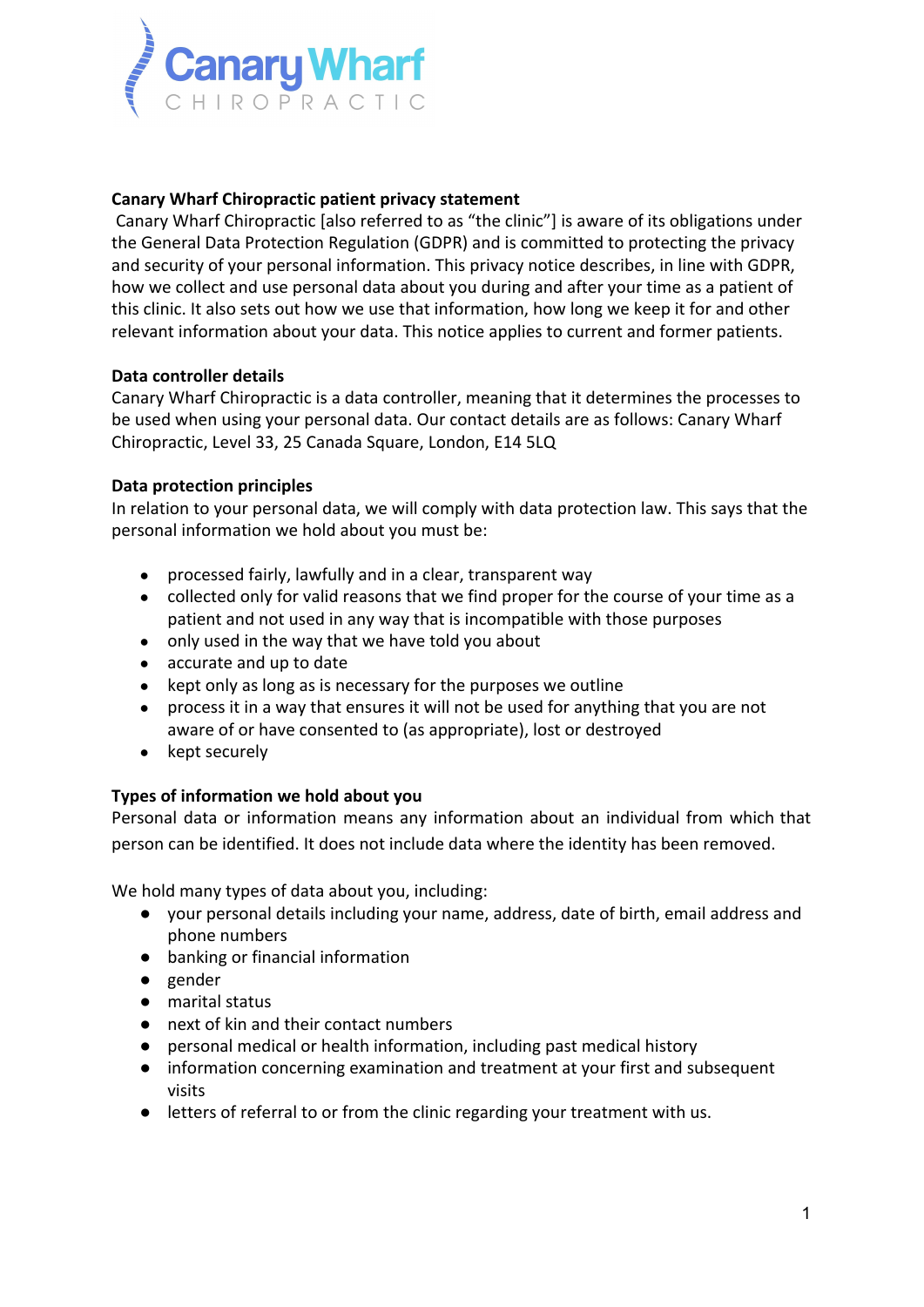# **Special categories of data**

There are "special categories" of more sensitive personal data which require a higher level of protection, such as information about a person's health or sexual orientation. We hold data relating to:

● Health

We will use your special category data:

- to ensure the care you receive at the clinic is appropriate to your condition
- to determine reasonable adjustments that should be made for access to the clinic or to treatment

We must process special categories of data in accordance with more stringent guidelines.

We will process special categories of data when the following applies:

- you have given explicit consent to the processing (on our consent form)
- we must process the data in order to carry out our legal obligations
- we must process data for reasons of substantial public interest

Less commonly, we may process this type of information where it is needed in relation to legal claims or where it is needed to protect your interests (or someone else's interests) and you are not capable of giving your consent, or where you have already made the information public.

As with all cases of seeking consent from you, you will have full control over your decision to give or withhold consent and there will be no consequences where consent is withheld. Consent, once given, may be withdrawn at any time. There will be no consequences where consent is withdrawn.

# **How we collect your data**

We collect data about you in a variety of ways and this will usually start when you make an enquiry to the clinic and continue when you attend your first and subsequent appointments. At this clinic, we keep paper and electronic records. Information we write down on paper may be transferred to our electronic system. We may receive information about you from your GP or other health care provider regarding your referral or, with your permission, additional information that will help us continue with your treatment. We may also hold the results of tests that you have undertaken and that are relevant to your treatment with the clinic.

Personal data is kept securely in the clinic and on secure servers with password-protected access.

# **Why we process your data (how we will use information about you)**

The law on data protection allows us to process your data for certain reasons only. These are classified as legitimate interests. Most commonly, we will use your personal information in the following circumstances:

● in order for us to carry out our contract with you (your requesting treatment and our agreement to provide it constitutes a contract) which will include confirming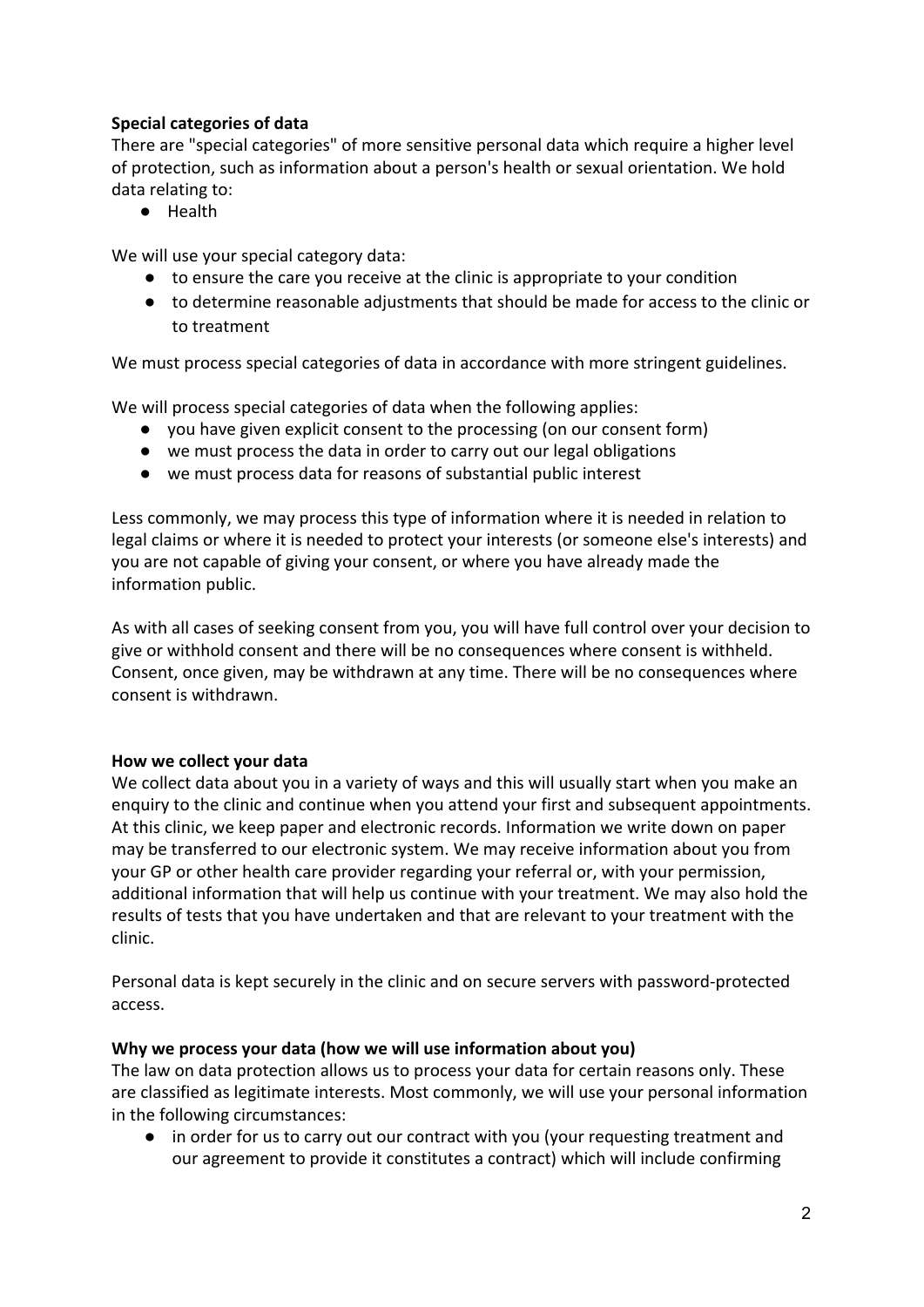appointments, informing you of changes to appointments or clinic arrangements, changes to facilities or services at the clinic.

- in order to provide you with the best possible treatment by recording health and treatment information which would be in your best interest.
- in order to carry out legally required duties such as those required by us by our government appointed regulator
- where it is necessary for our legitimate interests and your interests and fundamental rights do not override those interests

We may use your personal information in these rare situations:

- where we need to protect your or someone else's interests
- where it is needed in the public interest or for official purposes

#### **Situations in which we will use your personal information**

We need all the categories of information to primarily allow us to perform our contract of treatment with you and to enable us to comply with legal obligations.

#### **If you do not provide your data to us**

One of the reasons for processing your data is to allow us to carry out our duties in line with your contract of care with us. If you do not provide us with the data needed to do this, we will be unable to perform that care to ensure your best interests are being maintained. We may also be prevented from continuing with your treatment with us due to our legal obligations.

### **Change of purpose**

We will only use your personal information for the purposes for which we collected it unless we reasonably consider that we need to use it for another reason and that reason is compatible with the original purpose. If we need to use your personal information for an unrelated purpose, we will notify you and we will explain the legal basis which allows us to do so.

Please note that we may process your personal information without your knowledge or consent, in compliance with the above rules, where this is required or permitted by law.

#### **Automated decision making**

No decision will be made about you solely on the basis of automated decision making (where a decision is taken about you using an electronic system without human involvement) which has a significant impact on you.

#### **Sharing your data**

Your data will be shared with colleagues within the building of the clinic but only where it is necessary for them to undertake their duties. This includes, for example, other practitioners working for, at or on behalf of the clinic, reception staff and security personnel. Health records will only be shared with relevant practitioners.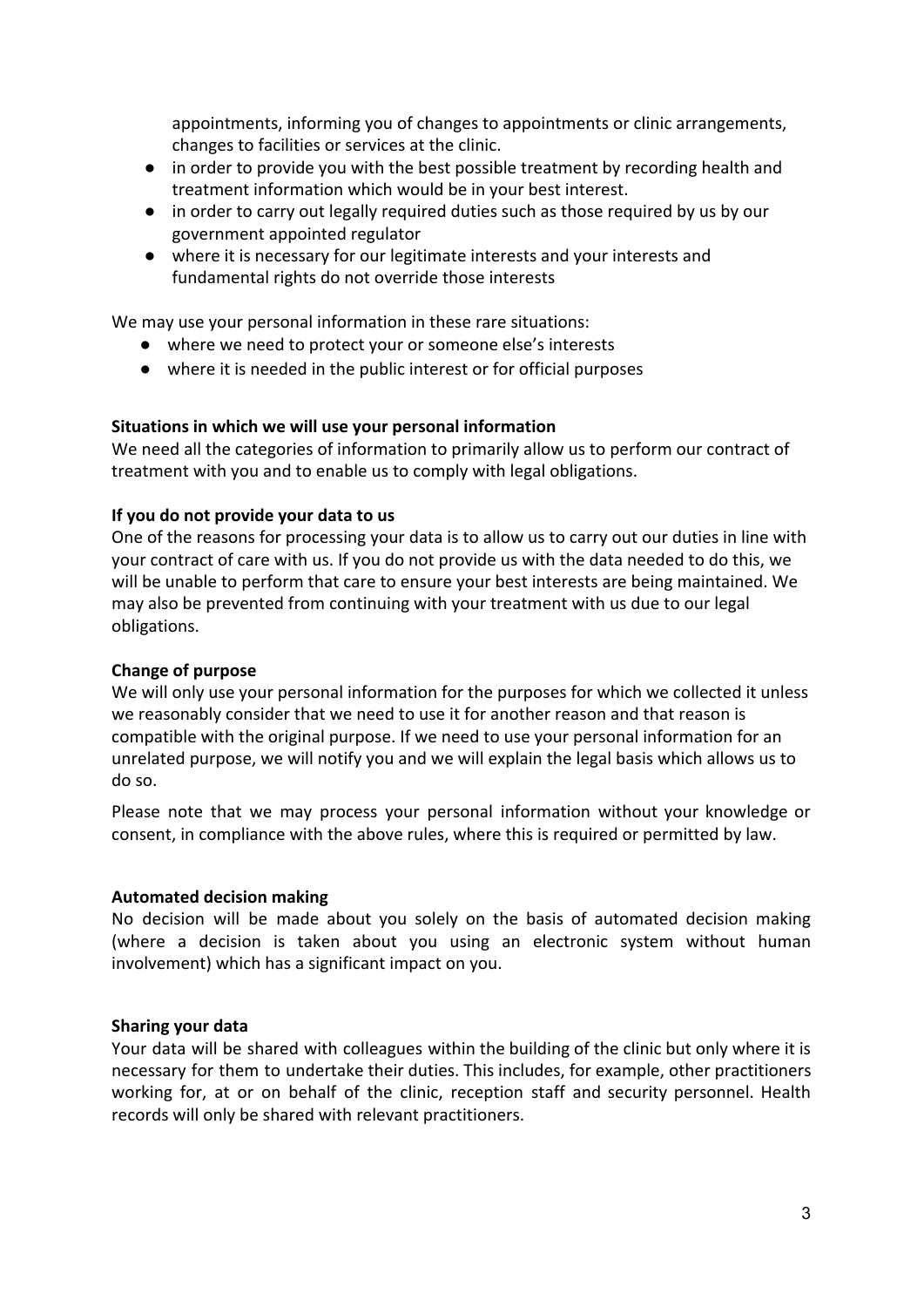We may share your data with third parties in order to facilitate a referral to another healthcare practitioner, investigation or to keep your GP informed about your progress with treatment.

Practitioners will also process data on your behalf and on behalf of the clinic.

We may also share your data with third parties as part of a clinic sale or restructure, or for other reasons to comply with a legal obligation upon us. We would always keep you informed of these situations.

## **Transferring information outside the EU**

We may share your data with bodies outside of the European Economic Area should the need arise. It is likely that this situation would be to share information regarding your treatment or ongoing care with healthcare practitioners in these countries in accordance with your wishes. However, we would not transfer your data unless we were assured that the country in question had data security and protection laws of equivalence to those of the UK and the European Economic Area. We will ensure that your data is transferred securely and that the bodies who receive the data process it in a way required by EU and UK data protection laws.

## **Data Security - Protecting your data**

We have put in place measures to protect the security of your information against accidental loss or disclosure, alteration, unauthorised access, destruction or abuse. We have implemented processes to guard against such. In addition, we limit access to your personal information to those employees, agents, contractors and other third parties who have a business need to know. They will only process your personal information on our instructions and they are subject to a duty of confidentiality.

Where we share your data with third parties, we provide written instructions to them to ensure that your data is held securely and in line with GDPR requirements. Third parties must implement appropriate technical and organisational measures to ensure the security of your data.

### **How long we keep your data for**

In line with data protection principles, we only keep your data for as long as we need it for, which will be at least for the duration of your being a patient with us and we are legally required, by the Chiropractic regulator, to keep this data for eight years after your time as a patient has ended. To determine the appropriate retention period for personal data beyond eight years we consider the amount, nature, and sensitivity of the personal data, the potential risk of harm from unauthorised use or disclosure of your personal data, the purposes for which we process your personal data and whether we can achieve those purposes through other means and the applicable legal requirements.

Once we no longer have a lawful use for retaining your information, we will dispose of it in a secure manner than maintains data security.

In some circumstances we may anonymise your personal information so that it can no longer be associated with you, in which case we may use such information without further notice to you.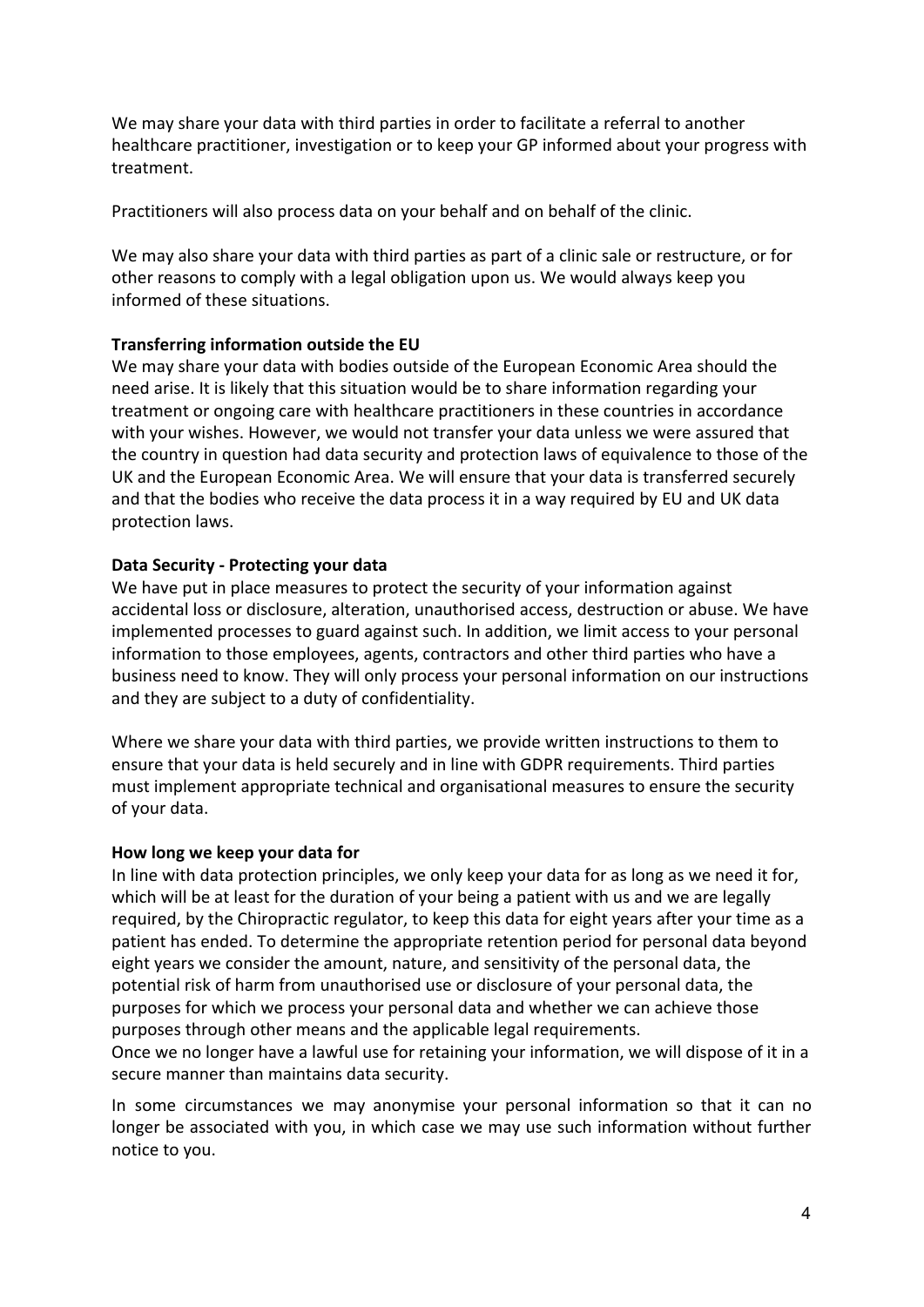# **Your duty to inform us of changes**

It is important that the personal information we hold about you is accurate and current. Please keep us informed if your personal information changes during your time as a patient with us.

# **Your rights in relation to your data**

The law on data protection gives you certain rights in relation to the data we hold on you.

- the right of access. You have the right to access the data that we hold on you. To do so, you should make a subject access request.
- the right for any inaccuracies to be corrected. If any data that we hold about you is incomplete or inaccurate, you can require us to correct it.
- the right to be informed. This means that we must tell you how we use your data, and this is the purpose of this privacy notice. We also must inform you of any changes to how we use your data.
- the right to have information deleted. If you would like us to stop processing your data, you have the right to ask us to delete it from our systems where you believe there is no reason for us to continue processing it.
- the right to restrict the processing of the data. For example, if you believe the data we hold is incorrect, we will stop processing the data (whilst still holding it) until we have ensured that the data is correct.
- the right to portability. You may request we transfer the data that we hold on you for your own purposes.

If you want to access your data, review, verify or correct your data, request we erase your personal information, object to the processing of your personal data, or request that we transfer a copy of your personal information to another party, please contact David Phillips, who is the director of the clinic, in writing or by email.

### **Fees**

You will not have to pay a fee to access your personal information (or to exercise any of the other rights). However, we may charge a reasonable fee for a second or subsequent copy of information or if your request for access is clearly unfounded or excessive. Alternatively, we may refuse to comply with the request in such circumstances.

### **What we may need from you**

We may need to request specific information from you to help us confirm your identity and ensure your right to access the information (or to exercise any of your other rights). This is a security measure to ensure that personal information is not disclosed to any person who has no right to receive it.

# **Right to withdraw consent**

Where you have provided consent to the collection, processing and transfer of your data, you have the right to withdraw that consent at any time. There will be no consequences for withdrawing your consent. However, in some cases, we may continue to use the data where so permitted by having a legitimate legal reason for doing so. To withdraw consent, contact David Phillips.